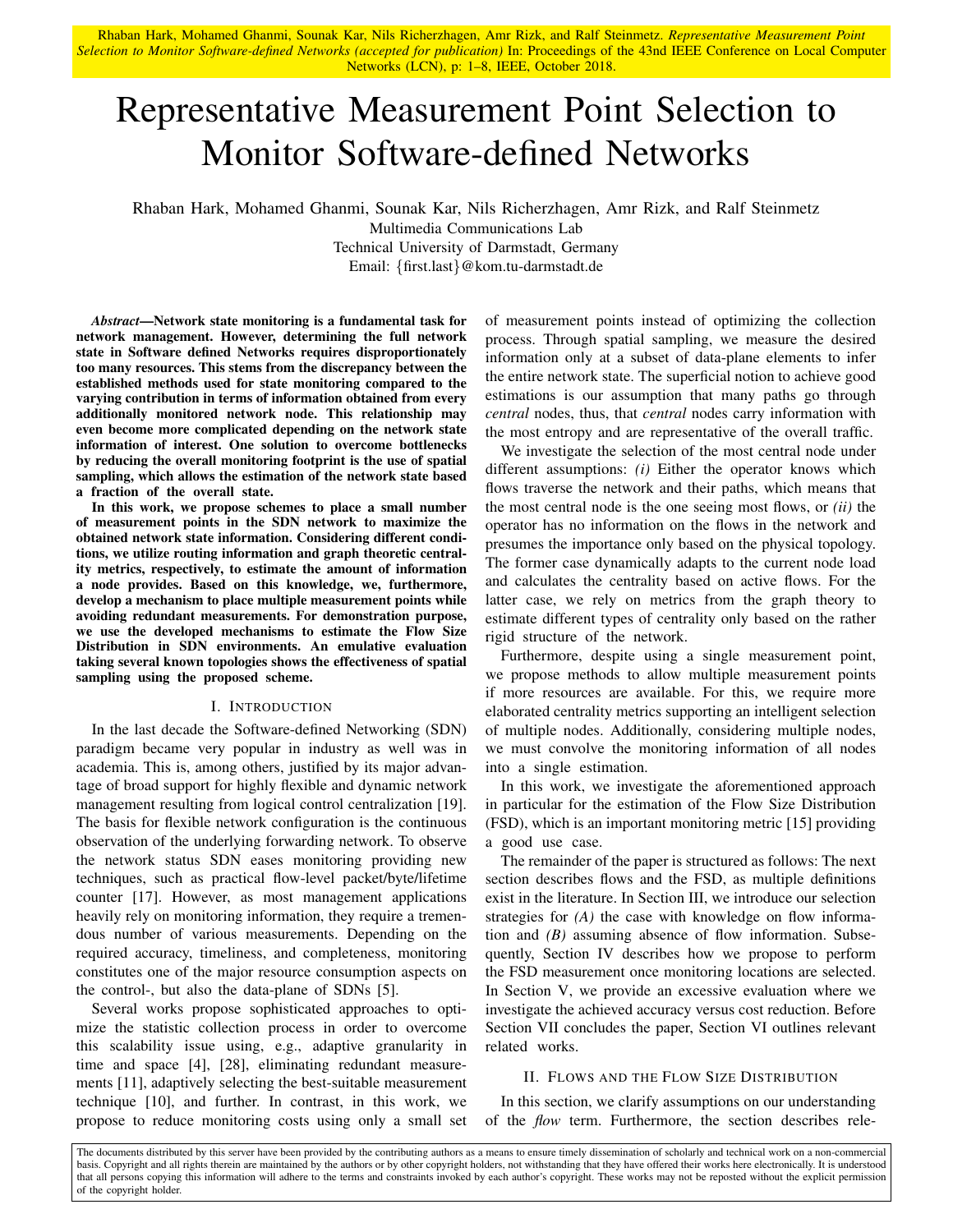vant background on the Flow Size Distribution metric and exemplary uses.

# *A. Flow Model*

As there is no broadly uniformed clear definition of flows, we give the definition we use in the scope of this work. Here, a flow is defined as a stream of packets that are processed by the same forwarding rules while traversing the network, thus, share equal header fields. In the context of SDN and in particular OpenFlow-enabled networking this results in having *one flow rule* processing *exactly one flow*. Hence, if a switch handles multiple logically independent flows of different applications or of different endpoints with the same rule, we define such flows to belong to the same *aggregate flow of interest*. Furthermore, the rule lifetime defines a flows end, so that a reinstalled flow rule is defined as a new and independent flow of the predecessor. In addition, subsequent sub-flows, managed with the same rule, which has not yet been removed in the meantime, are part of the same flow.

## *B. Flow Size Distributions*

The flow size is the number of packets contained in a flow<sup>1</sup>. Hence, the Flow Size Distribution (FSD) of a network is the distribution of all flow sizes in the network. The FSD gives valuable knowledge about the traffic traversing the network. We highlight exemplary usages afterwards.

Following [25], we assume  $N_f$  as the number of flows with  $m_i$  being the size of the i'th flow.  $W \in \mathbb{N}^*$  is the finite maximum flow size:  $W = \max_i \{m_i\}$ . Thus,  $1 \le m_i \le W$ . Furthermore, we denote  $M_j$  as the number of flows having size j. The total number of flows  $N_f$  can be written as  $N_f = \sum_{i=0}^{W} M_i$ . Hence, the distribution of flow sizes, denoted FSD, is the set  $\theta = {\theta_1, \dots, \theta_W}$  containing the flow occurrence ratios of all possible sizes:

$$
\theta_j = \frac{M_j}{N_f} = \frac{M_j}{\sum_{i=0}^{W} M_i}.
$$
\n(1)

The FSD allows to infer the type of traffic traversing a network [15]. Applications, such as voice, music and video streaming show deterministic packet size and flow length characteristics, allowing a reconstruction of their bandwidth portion. Knowledge about the active traffic type allows optimization regarding the utilization of network resources and meeting performance requirements.

Using the FSD, a network operator can detect abnormal traffic and faults in a network [13]. As an example, he can detect DDoS attacks by examining the number of small flows. DDoS attacks flood a target with service requests using, e.g. Pings or TCP SYNs. Such attacks produce large numbers of minimal size flows which can be detected easily using the FSD compared to resource-consuming intrusion detection systems.

Another example is the detection of simple worms in a network, which result in a large number of flows having the same size [13].



(a) With routing knowledge: the node with most traversing flows is considered as *most informative*.

(b) Without flow knowledge: centrality metrics based on the physical topology give an estimate on the *most informative* node.

Fig. 1: Switch selection strategies based on *(a)* the assumption that full knowledge on flows/routing is available and *(b)* the assumptions that there is no knowledge on flows.

# III. MEASUREMENT POINT SELECTION

In this section, we first describe the measurement point selection based on the assumption that routing information is accessible. Afterwards, we describe the second method assuming that there is no information given on flows.

*A. Measurement Point Selection Considering Flow Information*

Given knowledge on flows from, e.g., the routing application, we can count the number of flows that traverse a single switch. Considering such information, we base the centrality on active flows. Subsequently, we consider the most informative measurement point (switch) to be the switch with the highest number of flows traversing the switch.

Formally spoken, the network is a collection  $G(V, E, F)$  of nodes/vertices  $V = \{1, 2, ..., N\}$  (*here:* switches), edges  $E =$  $\{(v_i, v_j) \mid i, j \in V, i \neq j\}$  as a set of node pairs (*here:* links), and flows  $F = \{f_1, \ldots, f_{N_f}\}\$  (while  $N_f$  is the total number of flows). A single flow can be expressed as  $f_l = \{i_1, i_2, \ldots, i_k\}$ with  $\{i_1, i_2, \ldots, i_k\} \subseteq V$ . The number of flows traversing through a node i is then  $C(i, F) = \sum_{f_i \in F} \mathbb{1}(i \in f_i)$  for  $i \in V$ . The first selected node  $s_1$  is

$$
s_1 = \underset{i \in V}{\text{arg}\max} \ C(i, F). \tag{2}
$$

Consider the network shown in Figure 1a. The figure shows active flows as dashed lines with shades of orange. As the switch marked with **<sup>s</sup><sup>1</sup>** sees three flows, while all other switches see fewer flows, it will be selected first.

For the selection of further measurement points, we do not any further consider the flows that are already taken into account. Hence, the same method is used to select the next measurement point  $s_2$  ignoring all flows traversing  $s_1$ . Given the set of flows traversing  $s_i$  with  $F_{s_i} = \{f_i \in F : s_i \in f_i\},\$ we select  $s_{i+1}$  with

$$
s_{i+1} = \underset{j \in V}{\text{arg max}} \ C(j, F \setminus \cup_{k=1}^{i} F_k). \tag{3}
$$

Thus, we select all further points  $s_{i+1}$  analogously ignoring all flows which are already captured at  $\{s_1, s_2, \ldots, s_i\}$ assuming we are able to identify flows uniquely.

<sup>&</sup>lt;sup>1</sup>Note, that other definitions take the number of bytes or the like into account. In this work we focus on the number of packets per flow.

The documents distributed by this server have been provided by the contributing authors as a means to ensure timely dissemination of scholarly and technical work on a non-commercial basis. Copyright and all rights therein are maintained by the authors or by other copyright holders, not withstanding that they have offered their works here electronically. It is understood that all persons copying this information will adhere to the terms and constraints invoked by each author's copyright. These works may not be reposted without the explicit permission of the copyright holder.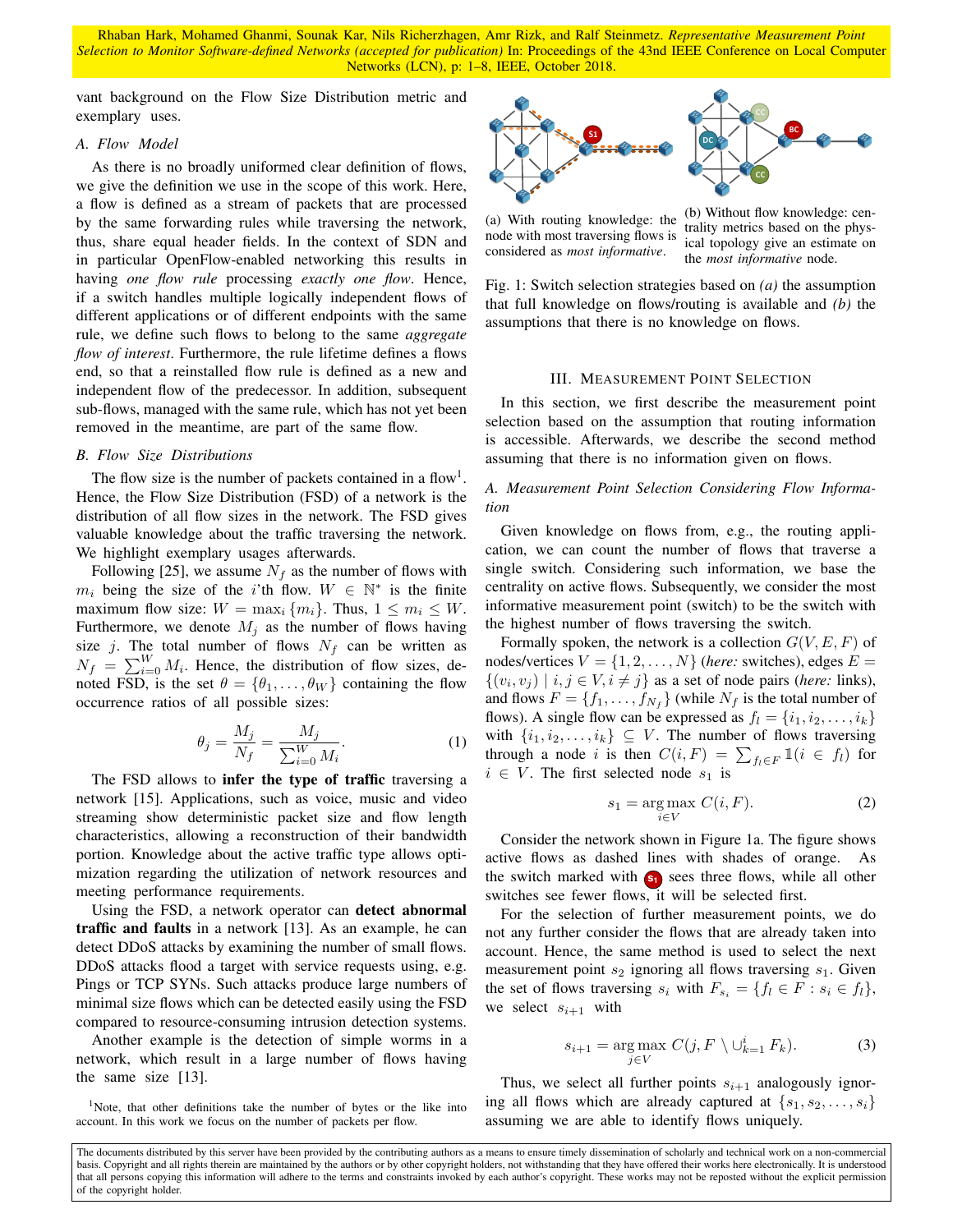# *B. Measurement Point Placement without Knowledge on Flows*

As monitoring applications might not have access to flow information in some scenarios due to privacy concerns or technical limitations, we investigate a second approach to select the most informative measurement point in this section. Without knowledge on traffic information we rely only on the physical topology of the network  $G(V, E)$ . Predominantly, the social network research community considers different metrics to measure the importance of nodes in a graph using primarily *centrality* measures [2], [8]. In the following we briefly introduce a subset of graph centrality metrics we consider to select measurement points.

Betweenness Centrality [9]: The betweenness centrality rates the relative number of shortest paths in the network that traverse through the investigated node. This metric is particularly interesting as shortest paths are often preferred for routing between end-points in communication networks and, thus, are potentially good candidates for measurement points with major relevance. If  $\rho_{i,j}$  is the number of shortest path between node  $i \in V$  and node  $j \in V$  and if  $\rho_{i,j}(k)$ is the number of shortest path between both nodes traversing through  $k \in V$ , we compute the betweenness centrality  $BC_k$ of node  $k$  with

$$
BC(k) = \frac{1}{(N-1)(N-2)} \sum_{\substack{i,j \in V \\ i \neq j \neq k}} \frac{\rho_{i,j}(k)}{\rho_{i,j}}.
$$
 (4)

For the network shown in the example of Figure 1b, **BC** indicates the highest value.

Closeness Centrality [9]: The closeness centrality measures the inverse distance between an investigated node and all other nodes in the graph. Hence, it spreads information efficiently in the network. It can directly be captured using the inverse average path length to all other nodes: Consider  $d(i, j)$ as the distance between node  $i$  and  $j$ . Then the closeness centrality of node  $k$  is given with

$$
CC(k) = \frac{n-1}{\sum_{i \in V, i \neq k} d(i, k)}.
$$
\n(5)

In the example of Figure 1b, two nodes have the highest closeness centrality score. They are marked with **CC** and we randomly pick one candidate.

Degree Measure: The degree of a node represents the number of edges connecting it to other nodes. Its use as node with high representativeness strongly depends on the graph structure. Assume  $a(i, j)$  equals 1 if a connection between node i and j exists, otherwise it equals  $\theta$  (adjacency matrix). For a node  $k$ , the degree is given in Equation (6). It is marked with **DC** in Figure 1b.

$$
DC(k) = \sum_{i \in V} a(i, k). \tag{6}
$$



Fig. 2: Illustration of problems connected to periodic polling *(red, dashed)* versus leveraging OpenFlow FlowRemoved control messages *(blue, solid)*.

*Multiple Measurement Points: Extended Centrality:* Intelligently selecting additional measurement points is a challenging task as the intuitive approach of selecting the *second most central* node is not reasonable in most cases. In most centrality metrics the score of two neighboring nodes can be assumed alike, hence, one would select a neighboring node  $s_{i+1}$  of the previously selected node  $s_i$  with higher probability. Subsequently, again with higher probability, the measurements at  $s_{i+1}$  include a huge subset of the flows already captured at  $s_i$ . To avoid this problem, we propose to take shortest paths into account: Say  $P_{j,k}(s_i)$  is the set of shortest paths between j and k that pass  $s_i$ . Then  $s_i$  captures the set of shortest path  $P(s_i) = \bigcup_{j,k \in V} P_{j,k}(s_i)$ . In order to decide if we take  $s_{next} = s_{i+1}$ , with the second highest centrality as next measurement point, we check if Inequality (7) is fulfilled. Otherwise we iteratively check  $s_{next} = s_{i+2}, s_{i+3}, \ldots$ 

$$
\frac{|P(s_{next})\backslash P(s_i))|}{|P(s_i)|} \ge \delta_{min}.\tag{7}
$$

Intuitively, this makes sure that the portion of shortest paths traversing through the next measurement point exceeds a certain threshold. By default we require the next measurement point to have at least 50% different shortest paths, thus  $\delta_{min} = 1/2$ . If none can be found the node with the highest ratio of Eq. (7) is preferred.

#### IV. ESTIMATING THE FLOW SIZE DISTRIBUTION

Given a measurement point we use SDN mechanisms, e.g. available in the popular SDN protocol OpenFlow [17], to estimate the FSD. To do so, an intuitive possibility is to fetch statistics of all flows periodically (statistic polling) and count the number of packets (and bytes, respectively) for each flow. However, this concept has two major problems: Using the information on the number of packets of incomplete flows falsify the distribution as the real length is not yet known and smaller flows become overrepresented. Furthermore, as soon as a flow expires, the monitoring application cannot fetch statistics of this particular flow anymore so that the true length is almost never included in the FSD. The application might miss flows with a smaller lifetime than the polling period completely. Figure 2 sketches both problems.

To avoid this, in analogy to [27], we make use of optionally activatable control messages that are dispatched whenever a

The documents distributed by this server have been provided by the contributing authors as a means to ensure timely dissemination of scholarly and technical work on a non-commercial basis. Copyright and all rights therein are maintained by the authors or by other copyright holders, not withstanding that they have offered their works here electronically. It is understood that all persons copying this information will adhere to the terms and constraints invoked by each author's copyright. These works may not be reposted without the explicit permission of the copyright holder.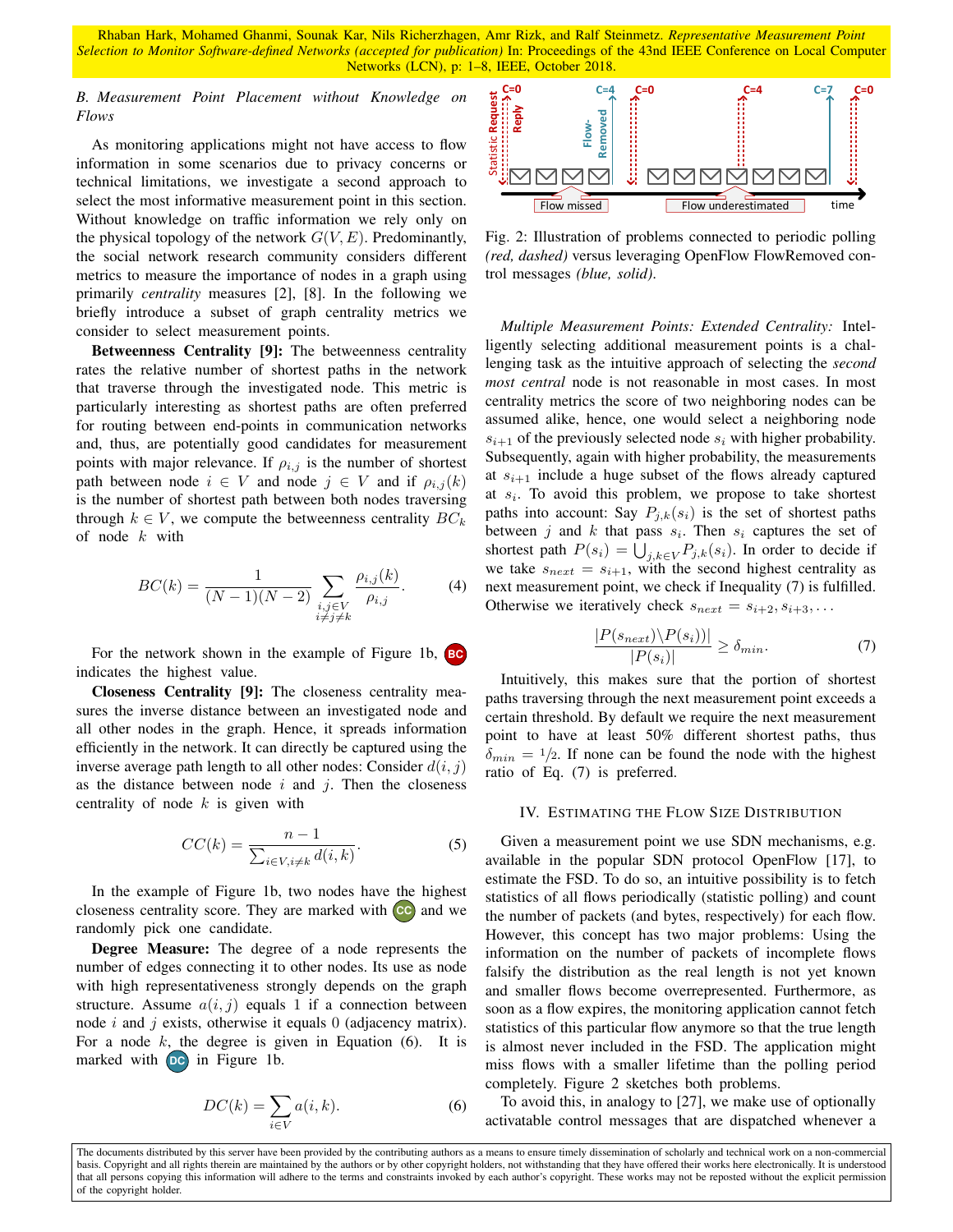flow times out (cf. Figure 2). Such messages, in the case of OpenFlow denoted *FlowRemoved* (cf. [20]), contain statistical information on the expired flow including the number of packets and bytes. Based on the packet number delivered whenever a flow ends, we can update the FSD and add the size of the expired flow. Despite the ability to capture all flow length correctly, this process makes active requests of statistics obsolete decreasing the costs for statistic retrieval.

Note that we defined a flow's lifetime equal to the lifetime of its corresponding rule in Section II. Hence, two logically different subsequent flows processed by the same flow rule are assumed to be the same flow, e.g. if the flow rule idle timeout is not reached in between.

#### *Aggregation of Multiple Measurement Points*

In analogy to the measurement point selection (cf. Sections III-A and III-B), we use two different methods to convolve the measurements of multiple measurement points into a single distribution based on the assumptions.

On the one hand, assuming there is knowledge on flow information, we can easily identify the flows within the application using, e.g., flow cookies (known from OpenFlow). With the knowledge on the flow identifiers, the FSD measurement application calculates the union of both flow size distributions while it removes duplicates from their intersection.

On the other hand, considering a situation without knowledge on flows, the statistic messages return information on the flows such as the match. In this case, we identify the flows based on the exact matches and calculate the union while removing duplicates.

Both methods are limited to scenarios without rule optimization. If the routing application aggregates multiple rules into a single rule, the identification and picking out of duplicates is not possible anymore in many cases: Consider measurement points A and B. Flow  $F1$  is mapped to exactly one rule in A, but convolved with another flow F2, that does not traverse A to a common rule in  $B$ . As the routing application knows about this situation, the first methods allows to identify  $F1$ , receive its packet count and calculate the packet count for F2 as well. However, without knowledge on the rule installation in the network the application cannot infer the packet counter for  $F1$  and  $F2$  precisely. This problem becomes even worse if the routing adds a third flow to the aggregated rule in  $B$  or in, e.g., scenarios where  $A$  aggregates  $F1$  with another flow  $F3$  in while B aggregates  $F1$  with  $F2$ . In such cases, also the first method fails and a mathematical convolution of both distribution is of choice, which is left for future work.

#### V. EVALUATION METHODOLOGY AND RESULTS

This section covers an emulative evaluation we conduct to show the performance of the selection methods.

## *A. Evaluation Environment*

We use mininet [16] to set up virtual networks with different topologies that is managed by a  $RYU^2$  OpenFlow controller.

<sup>2</sup>https://osrg.github.io/ryu/, accessed 15 Dec. 2017

The controller performs the measurement point selection locally and collects FSD information. It serves the network with shortest-path routing.

We generate traffic using RUDE/CRUDE<sup>3</sup>. If not stated differently, we trigger 100 flows per emulation from a randomly chosen source host to a randomly chosen destination. Hosts are connected to each switch by default (with exception of the data-center topology, which has only hosts at the leaf/rack switches). The flows are sent with exponentially distributed inter arrival times, hence, as Poisson process. Furthermore, we use constant bit rate flows and model the flow sizes using Zipf's distribution with parameter 1.6. Thus, we mainly have very short flows (*mice flows*), while a small number of large flows occur (*elephant flows*) (cf. Figure 5c).

We perform the measurements on various topologies from the Internet Topology Zoo [14] and a classical data-center topology with a tree-like structure (cf. [22]).

#### *B. Evaluation Metrics: Accuracy and Costs*

We evaluate the system regarding its performance in terms of accuracy and cost reduction. In this work, the *Bhattacharyya distance* [1] is of choice to evaluate the accuracy. It provides a measure for the similarity of distributions. It is defined as

$$
B(f,g) = -\ln(\rho(f,g))\tag{8}
$$

where  $f$  and  $g$  are two probability mass functions and  $\rho(f, g)$  is the *Bhattacharyya coefficient* given with

$$
\rho(f,g) = \sum_{x \in X} \sqrt{(f(x) \cdot g(x))}
$$
\n(9)

while  $0 \le \rho \le 1$ , thus  $0 \le B \le \infty$ . The closer B is to 0, the lower is the relative distance of the two taken distribution samples.

To measure the costs required to determine the FSD, we use the number of bytes required for statistic collection. As we designed the system in a way, that it does not require statistic requests, this metric includes only the bytes for FLOWREMOVED messages. Such optional messages are only triggered if the operator tells the switches to do so.

### *C. Selected Results*

In the following, we show results with regard to *(i)* the accuracy and costs using only a single measurement point that is selected using the proposed methods compared to naive selections and the baseline of using all measurement points; *(ii)* the influence on the accuracy and costs when changing the number of available measurement points; *(iii)* the performance of selection methods within different topologies; and *(iv)* the trade-off between accuracy and costs.

<sup>3</sup>http://rude.sourceforge.net, accessed 16 April 2017

The documents distributed by this server have been provided by the contributing authors as a means to ensure timely dissemination of scholarly and technical work on a non-commercial basis. Copyright and all rights therein are maintained by the authors or by other copyright holders, not withstanding that they have offered their works here electronically. It is understood that all persons copying this information will adhere to the terms and constraints invoked by each author's copyright. These works may not be reposted without the explicit permission of the copyright holder.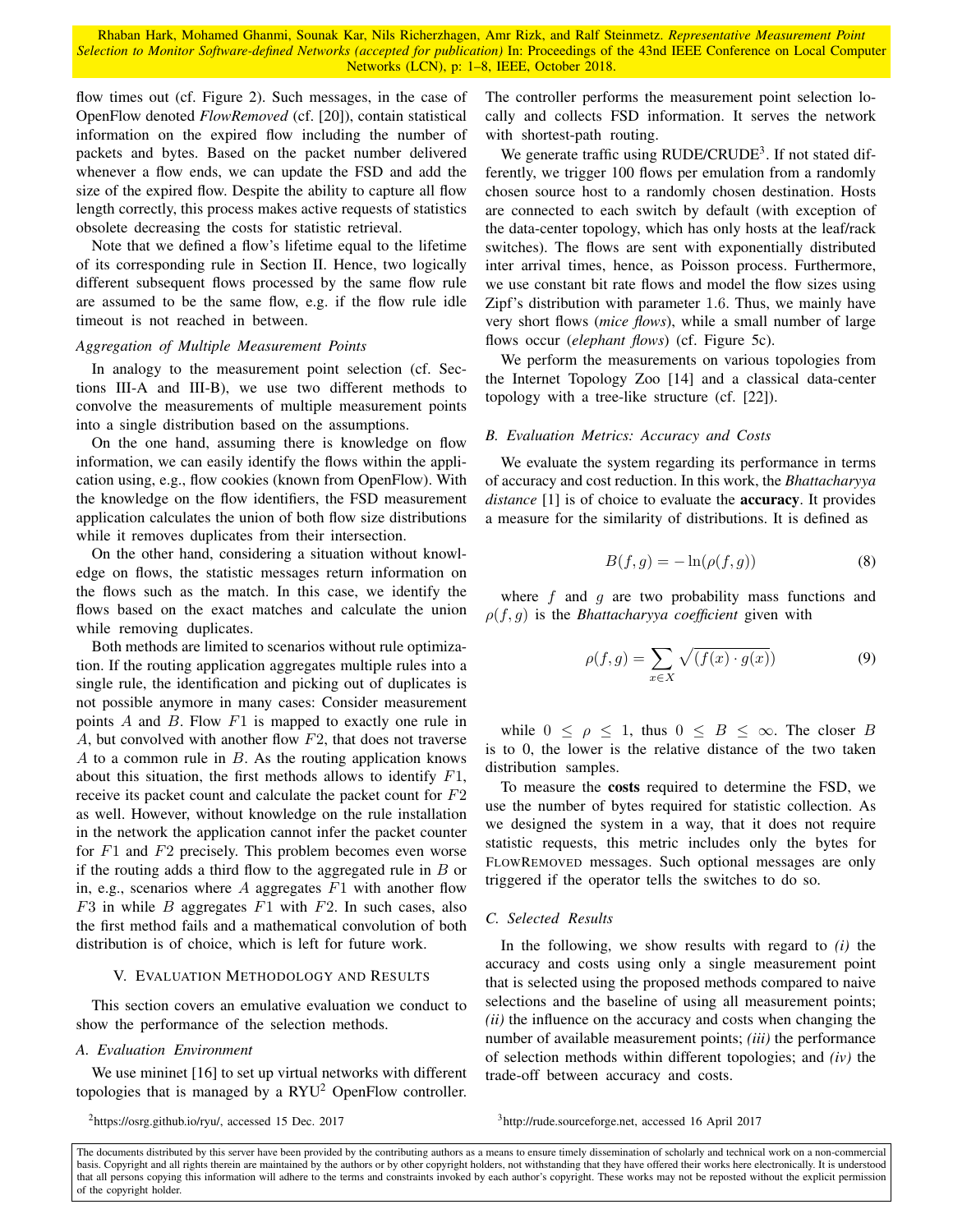

Fig. 3: Accuracy and cost of estimating the flow size distribution using representative measurement points with different placement methods for the Surfnet topology given from the Internet Topology Zoo and a data-center topology. The accuracy is given in terms of relative distance between the estimation and the ground truth distribution. Costs are given with bytes needed for statistic exchange for the additionally required and optionally activated FlowRemoved messages.



Fig. 4: Accuracy and cost of estimating the flow size distribution with changing number of measurement points. The information contribution of additional points clearly depends on the topology. Topologies and metrics are equivalent to Figure 3.

*1) Qualify of Estimation Using a Minimal Number of Representative Measurement Points:* In this investigation, we first show how using a minimal number of measurement points to estimate the FSD of a network influences the measurement quality. For this, we consider two exemplary topologies to indicate the quality using the presented placement strategies.

Figures 3a and 3b show the accuracy using the Bhattacharyya distance on a logarithmic axis for only a single measurement point that is selected randomly (RND), using all available measurement points (all), using the switch that sees the highest number of flows, thus, assuming knowledge on flows (w/ K), and using a single measurement point placed using the presented centrality score functions (DC, CC, BC).

RND all w/ K BC CC DC<br>
(a) Surfnet topology<br>
Fig. 3: Accuracy and cost of<br>
placement methods for the Surf<br>
given in terms of relative distant<br>
for statistic exchange for the ac<br>  $\frac{9}{6}$ , 0.35<br>  $\frac{5}{6}$ , 0.35<br>  $\frac{2}{6}$ In both figure, it is observable, that using one of the proposed strategies provides better estimations of the FSD compared to a random placement among all possible points. Using all measurement points leads, of course, to the best estimation result. It is notable that we could not find large differences between placement strategies based on graph centrality metrics. This holds true for almost all topologies we investigated. We have observed, that commonly all placement strategies pick the same point in most topologies. However, in Figure 3b, we see that using closeness centrality does not deliver any results at all. As we use shortest-path routing within our evaluation and the structure of the topology allows routing without using the root switches, we conclude that

in some rare situations a flow-agnostic measurement point selection leads to a poor representation of the network state. During our evaluation this was the only case of such behavior.

Despite that rare case, comparing centrality-based placement strategies with a random placement and the placement based on knowledge on flow paths, shows that centrality measures give good estimations of the representativeness of measurement points. There is no improvement compared to the placement strategy with knowledge on flows, while it is much better than a random placement.

If we, furthermore, consider the costs (cf. Figures 3c and 3d) the number of bytes required for the measurement is the highest if we activate the statistics for all flows on all switches. Using only a single measurement point lowers these costs significantly. A random selection shows the lowest number of bytes required for the, optionally activated, FlowRemoved messages containing the processed statistics as they cover the least number of flows. In addition, the flow-aware placement takes slightly more resources than the all centralitybased placement strategies. Taking this slightly higher resource consumption and the unvaried accuracy into account, we argue to use centrality-based placement although knowledge on flows is available.

*2) Influence of the Number of Measurement Points On the Estimation Performance:* Figure 4 depicts again the Bhattacharyya distance and costs in terms of bytes for statistics

The documents distributed by this server have been provided by the contributing authors as a means to ensure timely dissemination of scholarly and technical work on a non-commercial basis. Copyright and all rights therein are maintained by the authors or by other copyright holders, not withstanding that they have offered their works here electronically. It is understood that all persons copying this information will adhere to the terms and constraints invoked by each author's copyright. These works may not be reposted without the explicit permission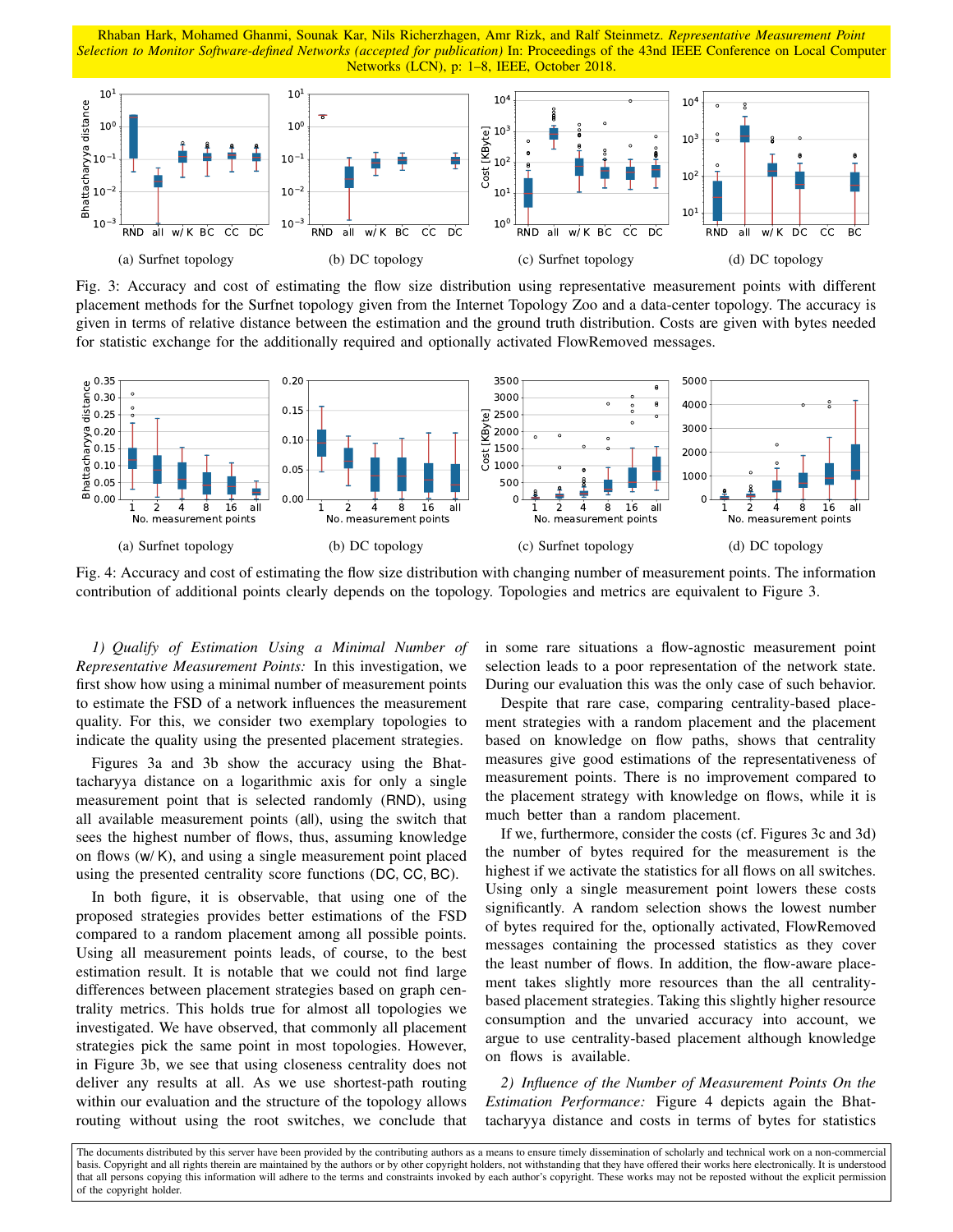

Fig. 5: The two leftmost plots show the trade-off between the accuracy and cost of estimating the flow size distribution using representative measurement points with different numbers of measurement points. Topologies and depicted metrics equivalent to Figure 3. The rightmost plot shows an exemplary FSD estimation. It shows the ground truth, a single randomly selected measurement point (RND), a single measurement point selected with maximum betweenness centrality score (BC), and a selection based on the number of flows a switch sees, thus, with flow knowledge  $(w/K)$ .



Fig. 6: Accuracy measured using the *Bhattacharyya distance* between the ground truth FSD and the estimated FSD with representative measurement point selection within different topologies taken from the Internet Topology Zoo.

delivery within FlowRemoved messages for both, the Surfnet Topology and a data-center topology with changing numbers of available measurement points. The two leftmost figures show the distance to the true distribution. In case of the Surfnet topology we observe a performance enhancement with more measurement points until all points are used as the structure of the topology is rather meshed, thus, the importance of single nodes is rather uniformly distributed compared to, e.g., a treelike data-center topology. Figure 4b shows the latter case. It can be observed that there is no improvement after exceeding the number of four measurement points. Hence, the majority of flows are already captured quickly using the centrality metric (in this case betweenness centrality). However, the costs still increase, as depicted in Figure 4d, as additional measurement points redundantly report statistics that are already captured with previously selected measurement points.

This observation particularly shows the strength of performing smart spatial sampling and not gathering the full state from all possible switches.

*3) Influence of Network Topologies Structure on the Estimation Performance:* Figure 6 represents how the network topology structure influences the centrality metric score. We investigated different types of network structures: *(i)* a datacenter topology, marked with blue; *(ii)* three tree-like or starlike structured topologies from the Internet Topology Zoo [14], marked with green; and *(iii)* three rather meshed topologies form the Topology Zoo, marked in orange.

Although we expect the centrality scores to select different measurement points and, thus, provide different estimation qualities, we found that the scores rate similar points as highest in most cases for the investigated topologies. Subsequently, as the figure shows, no significant change in the quality is observable. This was neither the case for the betweenness centrality (cf. Figure 6), nor the closeness centrality or degree centrality. However, as shown in the previous evaluation parts, in exceptional situations (such as using the degree centrality, shortest-path routing and a data-center like topology) some centralities must be preferred or avoided.

*4) Discussion of the Trade-Off Between Measurement Accuracy and Costs:* In Figures 5a and 5b, we show the direct dependency of both accuracy and costs. Both figures indicate that the relation between accuracy and costs is non linear. First, by increasing the number of measurement points, the number of bytes required for statistic transmission increases quickly before slowing down when taking more measurement points into account. This is due to the lower number of flows covered by additionally selected measurement points. We observe slight differences between the different topology structures: The observed effect is stronger on data-center topologies compared to a meshed topology (Surfnet), where the number of seen flows distributes nearly uniformly among the switches.

Furthermore, the Bhattacharyya distance between the estimation and the true distribution reduces faster in the beginning, i.e. taking a second and forth measurement point into account. For both cases the mean and median distance, respectively, decreases slower considering higher numbers of measurement points. Here again, the effect is stronger for the data-center topology, where the information obtained from a *central* node is higher than in the meshed Surfnet topology.

Given Figures 5a and 5b, the preferred number of measurement points can be either directly selected based on the allowed distance (accuracy) or optimally chosen to have

The documents distributed by this server have been provided by the contributing authors as a means to ensure timely dissemination of scholarly and technical work on a non-commercial basis. Copyright and all rights therein are maintained by the authors or by other copyright holders, not withstanding that they have offered their works here electronically. It is understood that all persons copying this information will adhere to the terms and constraints invoked by each author's copyright. These works may not be reposted without the explicit permission of the copyright holder.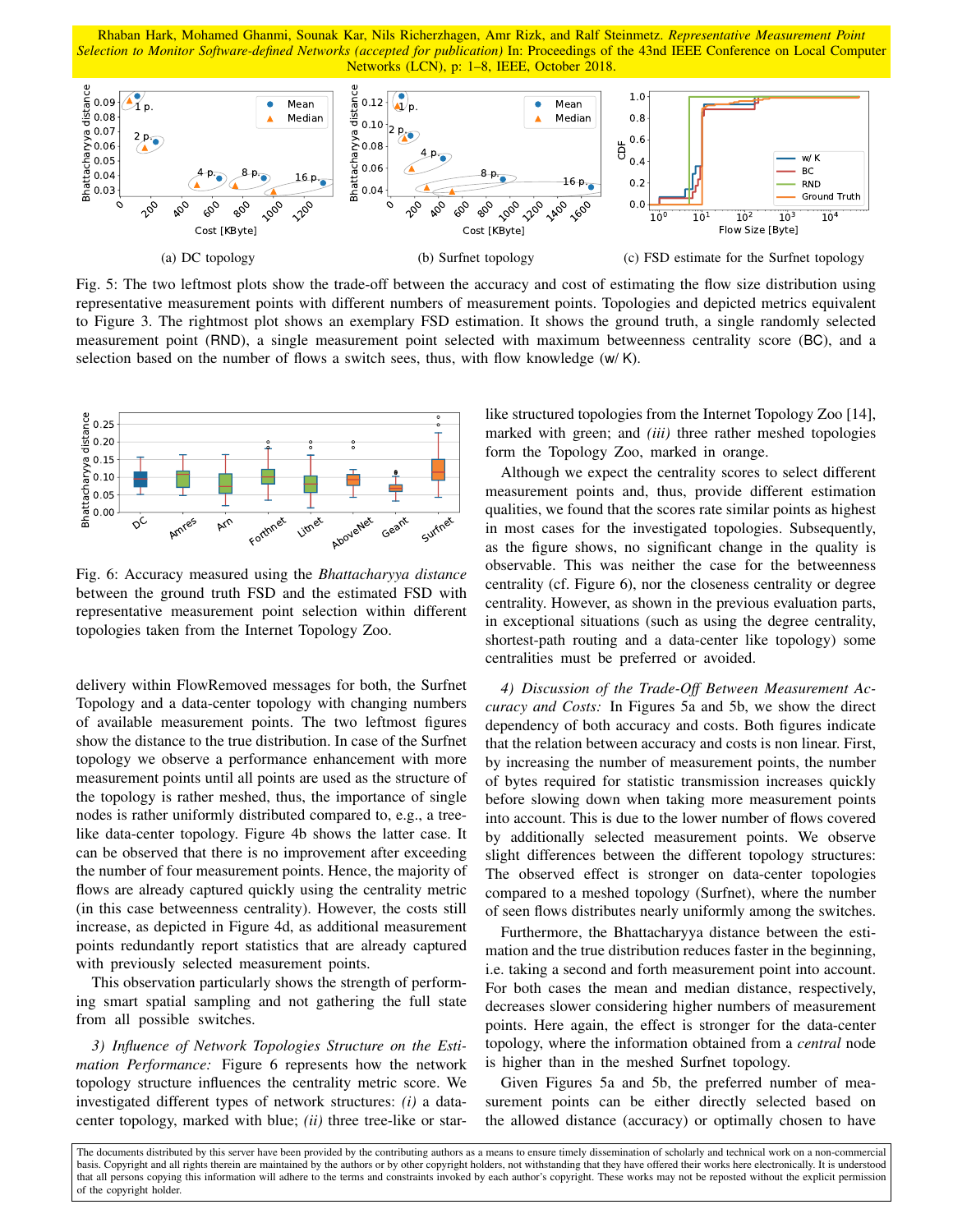minimal costs with almost negligible accuracy, e.g., using four measurement points in the exemplary data-center topology.

*5) Evaluation Results Summary:* In the presented evaluation we have shown that an intelligent selection of measurement points allows good estimates of the network state (*here:* of the Flow Size Distribution). In detail, we observed that the usage of flow-agnostic centrality measures for measurement point placement provides as good results as using methods with knowledge on the number of flows passing switches. We found that, in most cases, the difference between placement strategies based on different centrality measures is negligible. Furthermore, the three investigated centrality measures perform equally good in real-world topologies given from the Internet Topology Zoo. Finally, our evaluation indicates that the number of efficient measurement points for meshed networks flattens in terms of efficiency.

# VI. RELATED WORK

The field of monitoring in SDNs in general offers a variety of works regarding different approaches to reduce statistic collection costs through adaptive granularity and timeliness [4], [10], [28], optimized statistic storing [18], and many more [23]. In the following we focus in particular on the selection of measurement points as investigated in this paper and the measurement of the FSD.

# *A. Measurement Point Placement*

In the context of SDN Tootoonchian et al. [24] included a discussion of different measurement point placements already in 2010. In their work, they estimate a traffic matrix using SDN techniques. In order to fetch statistics of each flow, they propose different strategies to place the measurement point: To optimize the accuracy the last switch on the path can be used as all losses are included in the measurement. A uniform random selection of a switch on the path and a round-robin approach allow equally distributed load among the switches. Furthermore, non-uniformly selections allow selecting a switch that is rather at the end of the path, thus, has better accuracy. At last, they propose to use the least-loaded switch in the network. The authors assume that the correct value is the value seen at the egress switch, which is arguable.

Yoon et al. [26] propose a comparable approach to ours. They use centrality metrics from graph theory to determine the relative importance of nodes. In addition, with packet sampling based on a probabilistic rate, they improve the efficiency for an intrusion detection system measuring statistics at *more important* switches. They argue that the traffic at the edges of the network might have different characteristics than in the networks core, which the centrality metrics that reflect only the physical topology rather than the actual traffic do not cover.

Other network management fields also consider the centrality of switches to improve the performance: In [3], Challa et al. propose a routing algorithm that weights nodes and edges based on their temporal betweenness centrality to balance load better in the network and optimize the utilization. The field of wireless sensor networks provides another example for load balancing based on centrality metrics. Cuzzocrea et al. [6] propose an algorithm to enrich the QoS throughput using the edge betweenness centrality.

# *B. Flow Size Distribution Measurement Approaches*

The exact determination of the Flow Size Distribution (FSD) is straightforward using traffic mirroring. However, covering the whole traffic requires excessive resources, thus, is not reasonable. Consequently, a number of works propose FSD estimation methods based on packet/flow sampling.

Based on sampled packets flows length are roughly reconstructed, thus, the FSD is estimated. However, Duffield et al. [7] show how that utilizing packet sampling leads to inaccuracies, in particular as sampling does not cover small flows in many cases. They propose to consider also packet information, such as TCP Flags (e.g. SYN), which leads to better results. Hohn et al. [12] further investigated flow sampling, thus, sampling whole flows instead of independent packets, which leads to further improvements regarding the FSD estimation. Nevertheless, the feasibility of such solutions is strictly limited due to resource exhaustive lookups required in the forwarding devices. Taking also the sequence number into account to guess the flow length, Ribeiro et al. [21] also show improvements in contrast to pure packet sampling, however, did not compare their solution to flow sampling. Tune et al. [25] show how these concepts can be combined and which different sampling methods exist with their advantages and disadvantages with regard to the estimation of the FSD.

With the advent of SDN, new techniques with reasonable costs to collect flow length information occurred making packet or flow sampling obsolete. SDN-based flow counter techniques allow a trivial calculation of the FSD assuming a direct correlation between rules and flows (cf. Section II).

# VII. CONCLUSION

This work targets to overcome disproportional resource consumption in order to monitor the full network state in SDNs. We propose mechanisms for spatial sampling, in particular placing a small number of measurement points in the network instead of measuring on every network switch. Doing so, we argue that the estimation of the full network state is significantly simplified if the selection is based on the nodes *importance* and *informativeness*, respectively. Depending on different network knowledge, we propose two schemes for this: *(i)* taking, if available, flow knowledge into account to maximize the number of covered flows with the available number of measurement points; or *(ii)* use centrality metrics known from graph theory to estimate the relevance of the nodes and, thus, estimate the information contribution the different nodes can provide. We demonstrate the effectiveness of such a selection with a handy mechanism to estimate the Flow Size Distribution (FSD) within a network leveraging OpenFlow's FlowRemoved messages.

The documents distributed by this server have been provided by the contributing authors as a means to ensure timely dissemination of scholarly and technical work on a non-commercial basis. Copyright and all rights therein are maintained by the authors or by other copyright holders, not withstanding that they have offered their works here electronically. It is understood that all persons copying this information will adhere to the terms and constraints invoked by each author's copyright. These works may not be reposted without the explicit permission of the copyright holder.